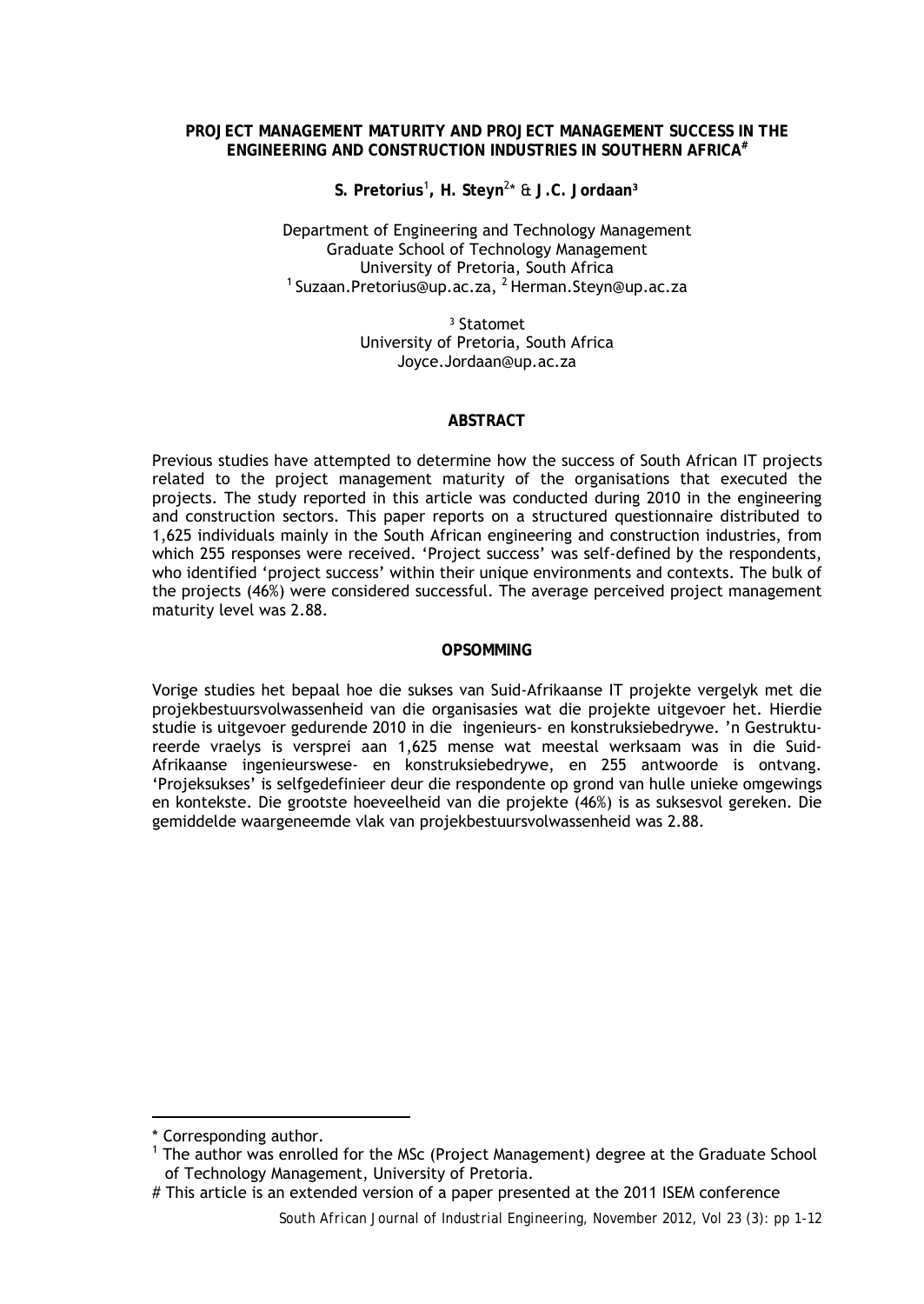# **1. INTRODUCTION**

Studies to determine how the project management maturity of organisations related to the success of projects in the South African IT industry were conducted in 2003 and 2008 [1, 2]. This paper reports on part of a further study, performed during 2010, where it was decided also to include industries such as engineering, construction, petrochemicals, and mining to determine how the maturity of these industries differed from the maturity of the South African IT environment. The literature indicates that elsewhere in the world 'industries of origin' (engineering-based industries) can be expected to be more mature in terms of project management than industries that adapted project management principles and practices later on [3]. This study aimed to investigate the situation in Southern Africa.

The objectives for the study were the following:

- i. To investigate the relationship between project management maturity and project success in engineering and construction industries in Southern Africa.
- ii. To compare the 2010 level of maturity and the degree of success of engineering and construction industries with those of the IT industry in 2008.
- iii. To investigate the effect of project size on project success in engineering and construction industries in Southern Africa.
- iv. To investigate the effect of maturity in the nine knowledge areas on project outcome in the industries studied.
- v. To explore the role of competencies of project managers in project success.

While the main focus of the study is to correlate success with maturity, project size and the competency of the project manager (rather than organisational maturity) might provide alternative explanations for project success, and these two aspects are therefore included in this study.

## **2. LITERATURE REVIEW**

## **2.1 Project management and maturity levels**

The *Oxford Advanced Learner's Dictionary* [4] defines 'maturity' as "the state of being fully grown or developed". When this concept is applied to a project, it could imply a situation where an organisation has standards and procedures in place that would assist it in reaching its objectives. An organisation is mature when it is in a position to deal perfectly with its projects [5].

Since the mid-1990s a number of project management maturity models (PMMMs) have been developed. Currently more than 30 models are available. The majority of these PMMMs consist of five distinct levels: level 1 is the initial level where no established project management practices exist; and level 5 is the 'optimising' level where the company is fully mature. Figure 1 describes the five maturity levels. However, at present there is still no single PMMM that is accepted worldwide [6, 7].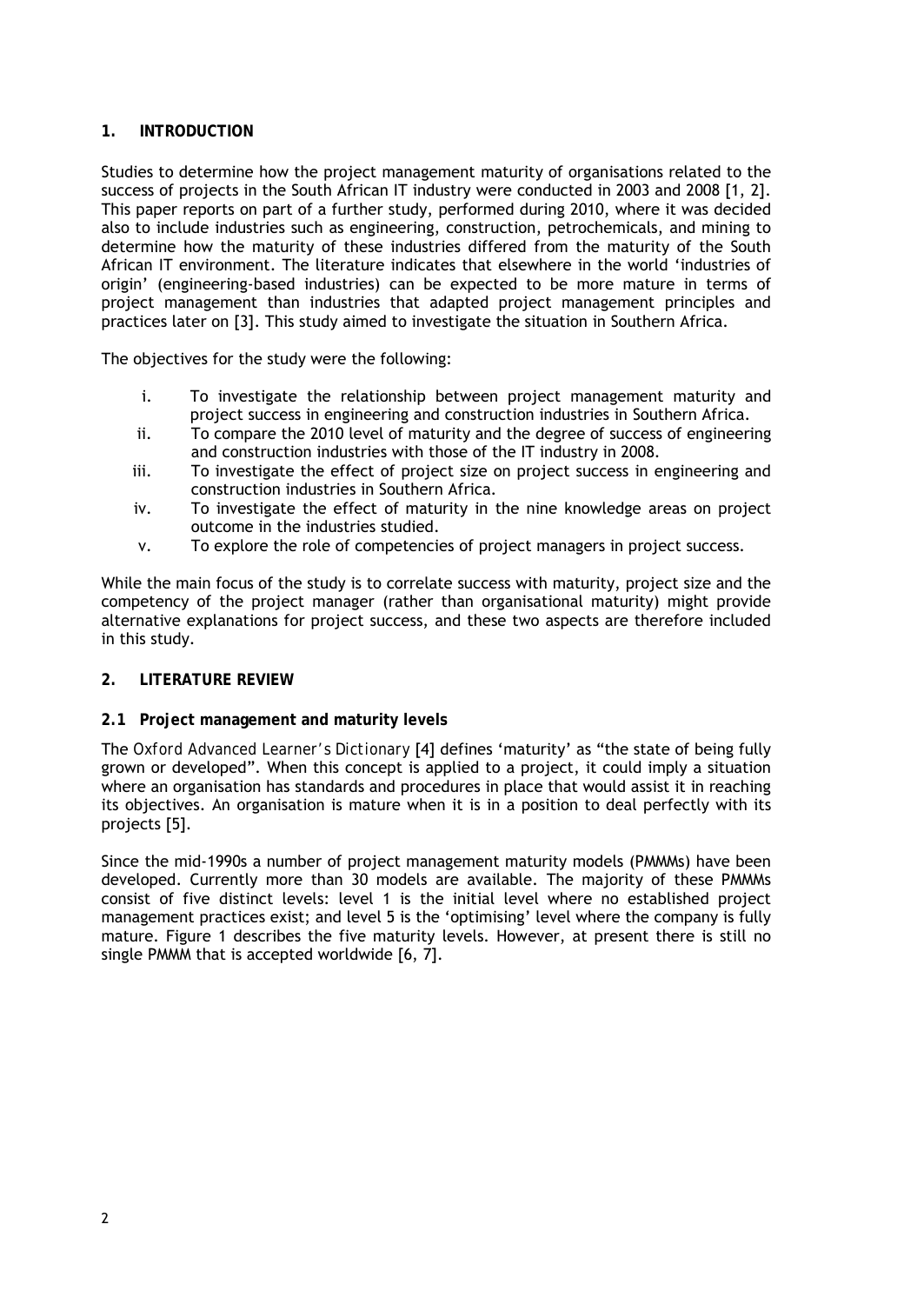

**Figure 1: Project management maturity model [2]**

# **2.2 Project success**

The *Oxford Advanced Learner's Dictionary* [4] defines 'success' as "to achieve what was intended". It can thus be said that a project is successful when its goal has been achieved. There are several criteria, but they almost always include meeting requirements on time and within budget, as well as meeting quality requirements [8].

Project success is difficult to measure and to define, as it is dependent on a person's perception and perspective. Ika [6] is of the opinion that there is probably no such a thing as 'absolute success' in project management; there is only 'perceived success of a project', and how success is evaluated could change over time. The concept of success is ambiguous, inclusive, and multidimensional, and its definition is related to a specific context. Jugdev  $\hat{\mathbf{a}}$ Müller [9] agree that success means different things to different people; the personal objectives of individuals lead them to judge the success of projects differently, and what one person perceives as a successful project can be a failure in another person's eyes.

According to Kendra & Taplin [10], project management success is dependent on the following four dimensions:

- The skills and competencies of the project manager;
- Organisational structure;
- Measurement systems; and
- Management practices that represent an organisation's culture.

It can be concluded that project success is subjective, perceived, and difficult to measure. It is influenced by a variety of factors, including, but not limited to, formal project management practices, skills and competencies of the project manager and other team members, organisational culture, good communication, and support from senior management.

In this study project success was self-defined by the respondents, who identified project success within their unique environments and contexts.

## **2.3 The influence of maturity on project outcome**

Mullaly & Thomas [11] point out that there seems to be a relationship between maturity and performance, but that no statistically significant correlations exist to prove it. Nieto-Rodriguez & Evrard [12], from a consultancy firm, indicate that project failures are often the result of organisational aspects beyond the influence of the project manager; and they claim that a higher level of organisational maturity enhances project performance.

According to Nicholas et al. [8], a higher level of project management maturity does not necessarily guarantee project success. Labuschagne et al. [2] also found no significant correlation between project success and the maturity level of an ICT organisation in South Africa. This finding supports the notion that projects can be successful despite the maturity level of the organisation.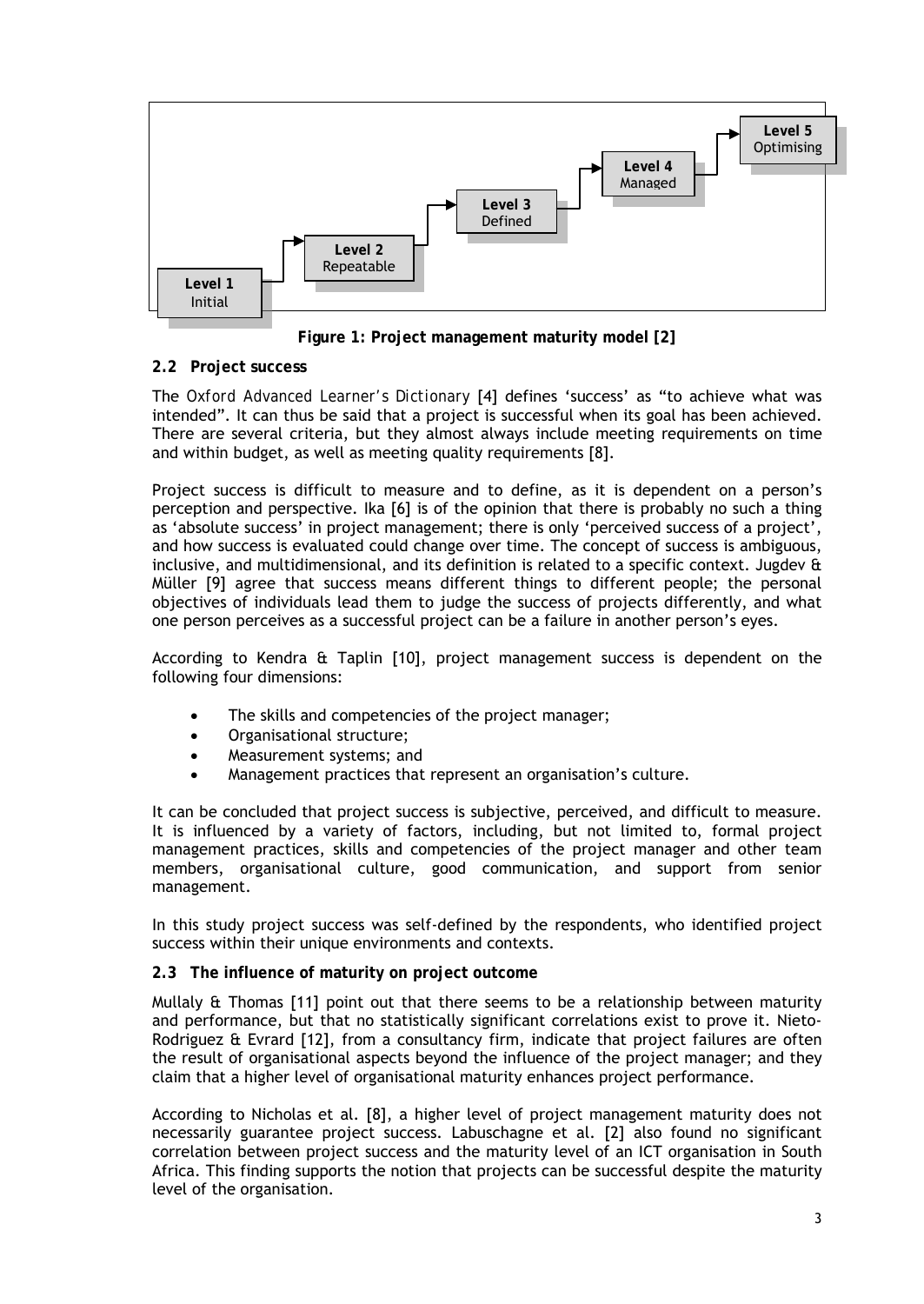Based on the above reports, there seems to be no consensus on whether a higher maturity level leads to project success or not.

## **2.4 Maturity levels of organisations**

The majority of organisations are at the second level of the PMMMs, with almost all of the remaining organisations at the first or third level [13, 14]. Labuschagne et al. [2] found in their study of ICT organisations in South Africa that the highest number of organisations perceived themselves to be at level 3, with the second most placing themselves at level 2. Most organisations were perceived to be at maturity levels 1 to 3, which supports the findings of Spundak et al. [13] and of Grant et al. [14].

Cooke-Davies and Arzymanow [3] researched the variation between different industries, and found that the petrochemical and defence industries were the most developed.

## **2.5 Project size and project success**

Labuschagne et al. [2, 15] found that, in general, small projects in the IT environment in South Africa tended to fail more often than larger ones, due to the fact that formal project management processes are sometimes not followed on the smaller projects. Organisations tend to invest more effort in bigger projects, as their associated risks are higher. This is in line with the findings of Papke-Shields et al. [16], who found evidence that larger, more expensive projects had more at stake for the organisation, and therefore greater control was exercised in terms of time, cost, and integration, as well as formal quality and risk management practices.

## **2.6 Project management knowledge areas**

The PMBOK® Guide [17] is probably the most popular of several available project management standards. It claims to be a summary of the collective knowledge within the profession of project management, and it is published and reviewed every four years by the Project Management Institute (PMI). It defines the following nine project management knowledge areas:

- scope management
- time management
- cost management
- quality management
- human relations management
- communications management
- risk management
- procurement management, and
- integration management.

Project success is often measured by the 'iron triangle' criteria of cost, quality, and time. The application of the nine knowledge areas is believed to have a major influence on achieving these criteria.

#### **3. HYPOTHESES**

In order to achieve the abovementioned objectives, the following 14 hypotheses were tested (where project management maturity and project success are perceived by the respondents):

- *H11:* Mature project management organisations produce more successful projects than less mature project management organisations.
- *H2<sub>1</sub>:* Large projects are more successful than small projects.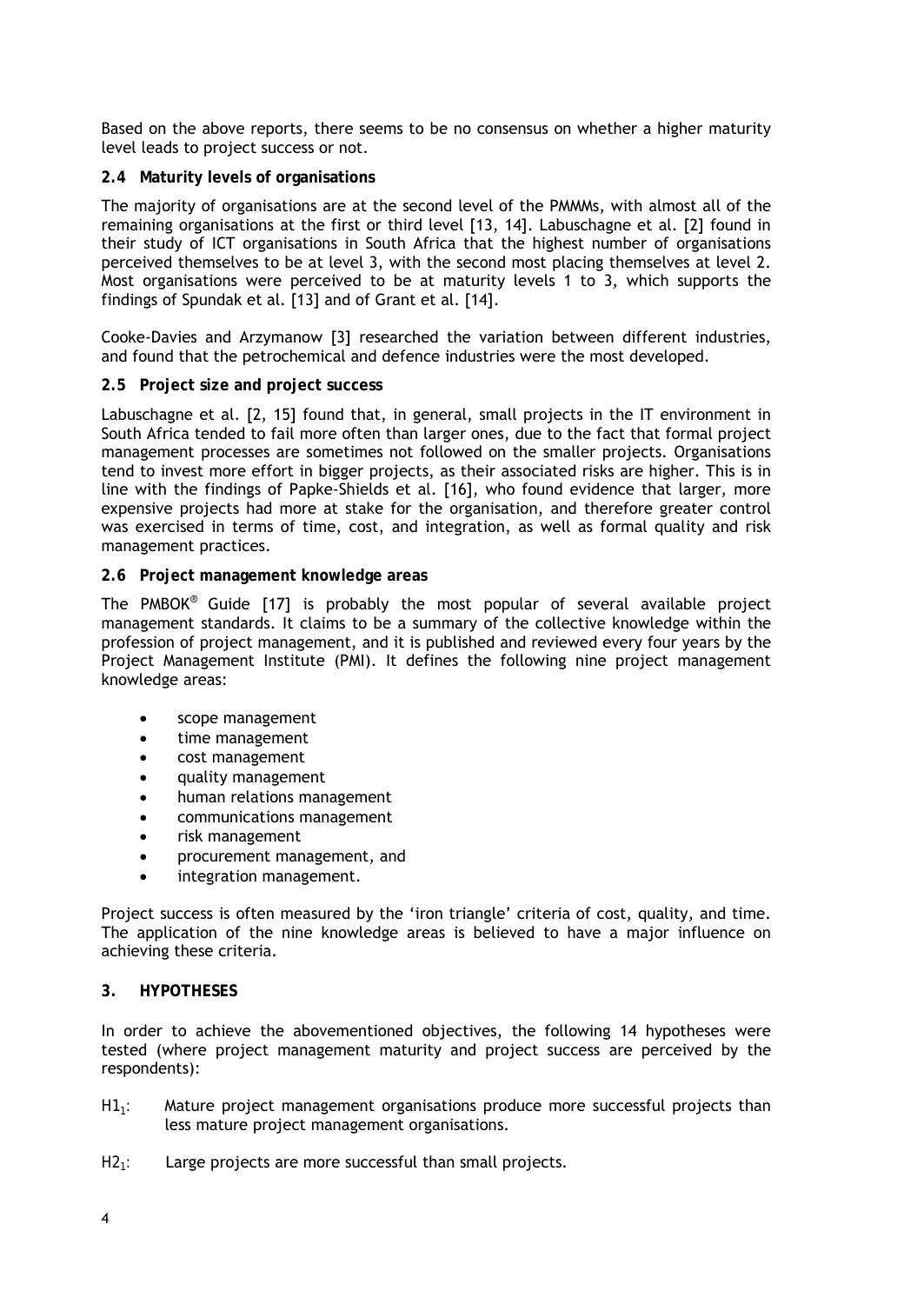- *H31:* Project management organisations with mature project *integration management* practices produce more successful projects than project management organisations with less mature project *integration management* practices.
- *H41:* Project management organisations with mature *scope management* practices produce more successful projects than project management organisations with less mature *scope management* practices.
- *H51:* Project management organisations with mature *time management* practices produce more successful projects than project management organisations with less mature *time management* practices.
- *H61:* Project management organisations with mature *cost management* practices produce more successful projects than project management organisations with less mature *cost management* practices.
- *H71:* Project management organisations with mature *quality management* practices produce more successful projects than project management organisations with less mature *quality management* practices.
- *H81:* Project management organisations with mature *human resource management* practices produce more successful projects than project management organisations with less mature *human resource management* practices.
- *H91:* Project management organisations with mature project *communication management* practices produce more successful projects than project management organisations with less mature project *communication management* practices.
- *H101:* Project management organisations with mature *risk management* practices produce more successful projects than project management organisations with less mature *risk management* practices.
- *H111:* Project management organisations with mature project *procurement management* practices produce more successful projects than project management organisations with less mature project *procurement management* practices.
- *H121:* Project management organisations with project managers with adequate competencies produce more successful projects than project management organisations with project managers with inadequate competencies.
- *H131:* The perceived level of maturity of the engineering and construction projects correlates positively with the perceived level of maturity of South African IT projects in 2008 as reported by Labuschagne et al. [2].
- *H141:* The success rate of the engineering and construction projects correlates positively with the success rate of South African IT projects in 2008 as reported by Labuschagne et al. [2].

# **4. RESEARCH METHODOLOGY**

In order to be able to compare results with previous studies [1, 2], a survey questionnaire developed by Sonnekus et al. [1] was used in this study. This questionnaire mapped the nine knowledge areas of the PMBOK*®* [17] on to a PMMM based on various maturity models. Respondents were asked to reflect on the outcomes of projects in their organisations, and to examine recent projects in terms of outcomes. The questionnaire consisted of 15 questions. It was hosted electronically, and invitations to participate were distributed via email.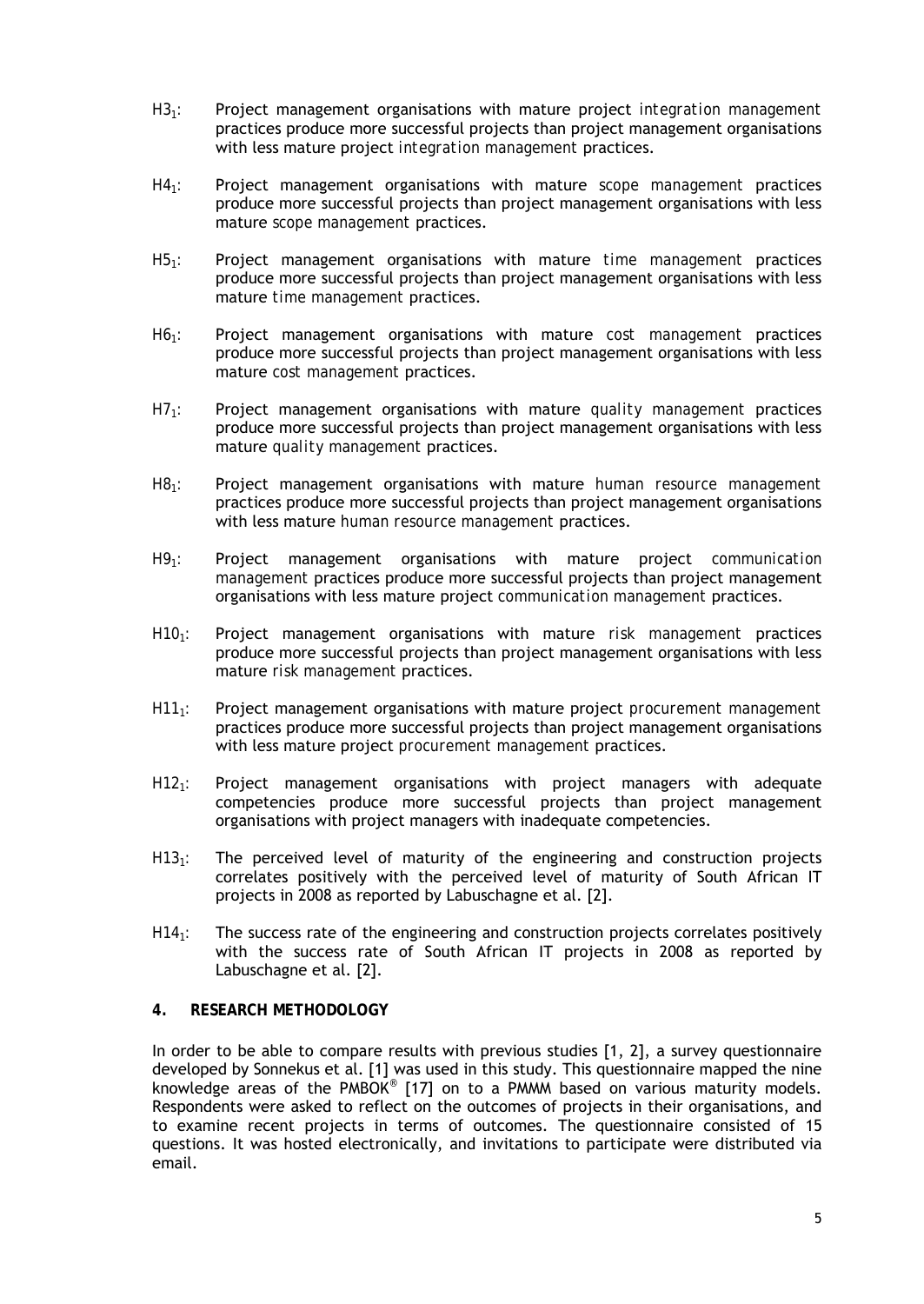The invitation to complete the electronic survey was distributed to 1,625 individuals who had studied at the University of Pretoria; 255 responses were received. Thus 15.69% of those approached responded to the invitation to participate.

The data gathered were analysed with the help of SPSS, a statistical software package. In order to analyse the data, the following statistical tests were performed:

- Reliability analysis (Cronbach's Alpha).
- Descriptive statistics to describe the group profile.
- Hypothesis testing: Kruskal-Wallis tests, Mann-Whitney U tests, Chi-square, posthoc tests, t-tests, and p-values.

# **5. RESULTS**

## **5.1 Descriptive statistics**

Respondents who had studied at the University of Pretoria, and who came from South Africa and from some other African countries, participated in the survey. A total of 255 responses were received, and 273 projects were reported on. According to the respondents, the majority of projects were executed in South Africa (236), with the second-highest number of projects in Botswana (12). It should be noted that not all the responses were completed in full, and that some respondents did not complete certain sections of the questionnaire.

Respondents came mainly from the engineering and construction environment, as can be seen in Figure 2.

For the purposes of this study the three categories of project outcome were described in the questionnaire as follows:

- Failed: A project that is never completed or does not meet customer requirements. It delivers very little value or no value at all.
- Challenged: A project that is completed, but is late, over budget, or does not meet all the requirements. It delivers moderate value; less than what was anticipated.
- Successful: A project that is delivered on time, within budget, within scope, and complies with the quality requirements. It delivers strong value; the expected value.

The majority of projects (46%) were perceived as successful, 36% as challenged, and the minority (18%) as failures.

The majority of respondents (31.9%) perceived their organisation's project management maturity, on average, at level 3, with 27.6% at level 2. Most organisations (71.3%) are perceived to be at maturity levels 1 to 3. The average perceived maturity is 2.88. Labuschagne et al. [2] found that the average perceived maturity of South African IT organisations was 2.97.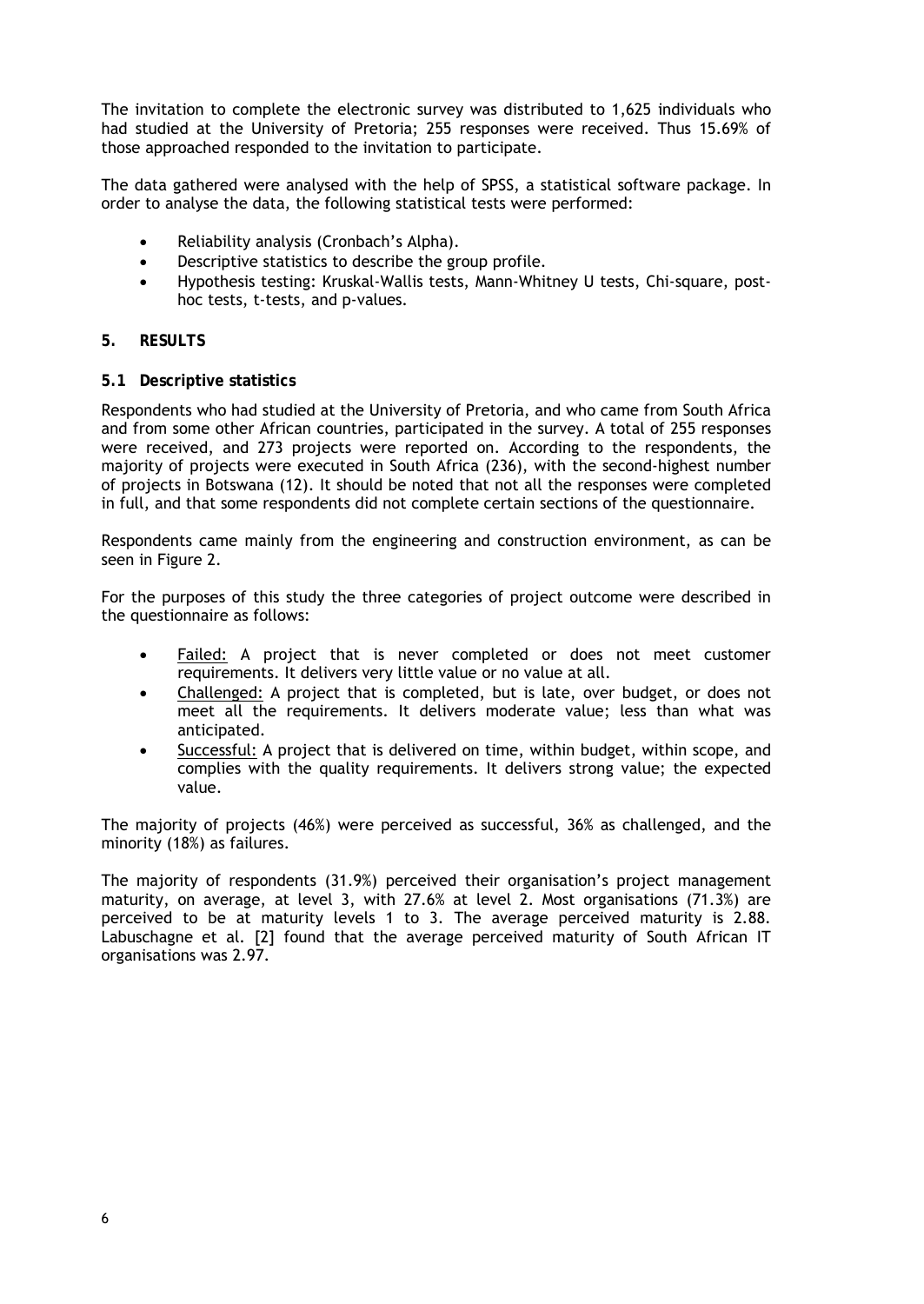

**Figure 2: Industries in which respondents have been involved in projects**

# **5.2 Hypothesis testing**

Because parts of the study consisted of small subgroups, it was decided to use nonparametric tests for hypotheses 1 to 12. As adequate data were available for hypotheses 13 and 14, they were tested by parametric statistics.

# *5.2.1 Testing of hypotheses 3 to 11*

The scores of the sub-questions in the questionnaire pertaining to hypotheses 3 to 11 were added together for each respondent, after which the average score was calculated for each question. The averages of the respondents were then grouped into five categories for each question. 'Not applicable' was treated as 'missing'. The grouping was done as outlined in Table 1.

| Average       | Category |
|---------------|----------|
| $1.00 - 1.49$ | Level 1  |
| $1.50 - 2.49$ | Level 2  |
| $2.50 - 3.49$ | Level 3  |
| $3.50 - 4.49$ | Level 4  |
| $4.50 - 5.00$ | Level 5  |

If the Kruskal-Wallis Test indicated that there were significant differences in the mean percentages of successful projects, the Mann-Whitney U Test was used to perform multiple comparisons (pare-wise comparisons). It was decided beforehand to test for differences across levels 1-4, 1-5, 2-4, 2-5 and 3-5; hence the level of  $\alpha$ =0.05 was adjusted to  $\alpha$ =0.01  $(\alpha = \frac{0.05}{5})$ .

# *5.2.2 Reliability testing*

A Cronbach Alpha of 0.7 or higher indicates that respondents have answered the items in a consistent way, and it is thus an indicator of reliability. Table 2 indicates that all the questions in the questionnaire pertaining to the nine knowledge areas have a good reliability.

Table 3 outlines the results and interpretations of the hypotheses testing, as well as the statistical measures that were used. The statistical measures and tests used in the study are described elsewhere.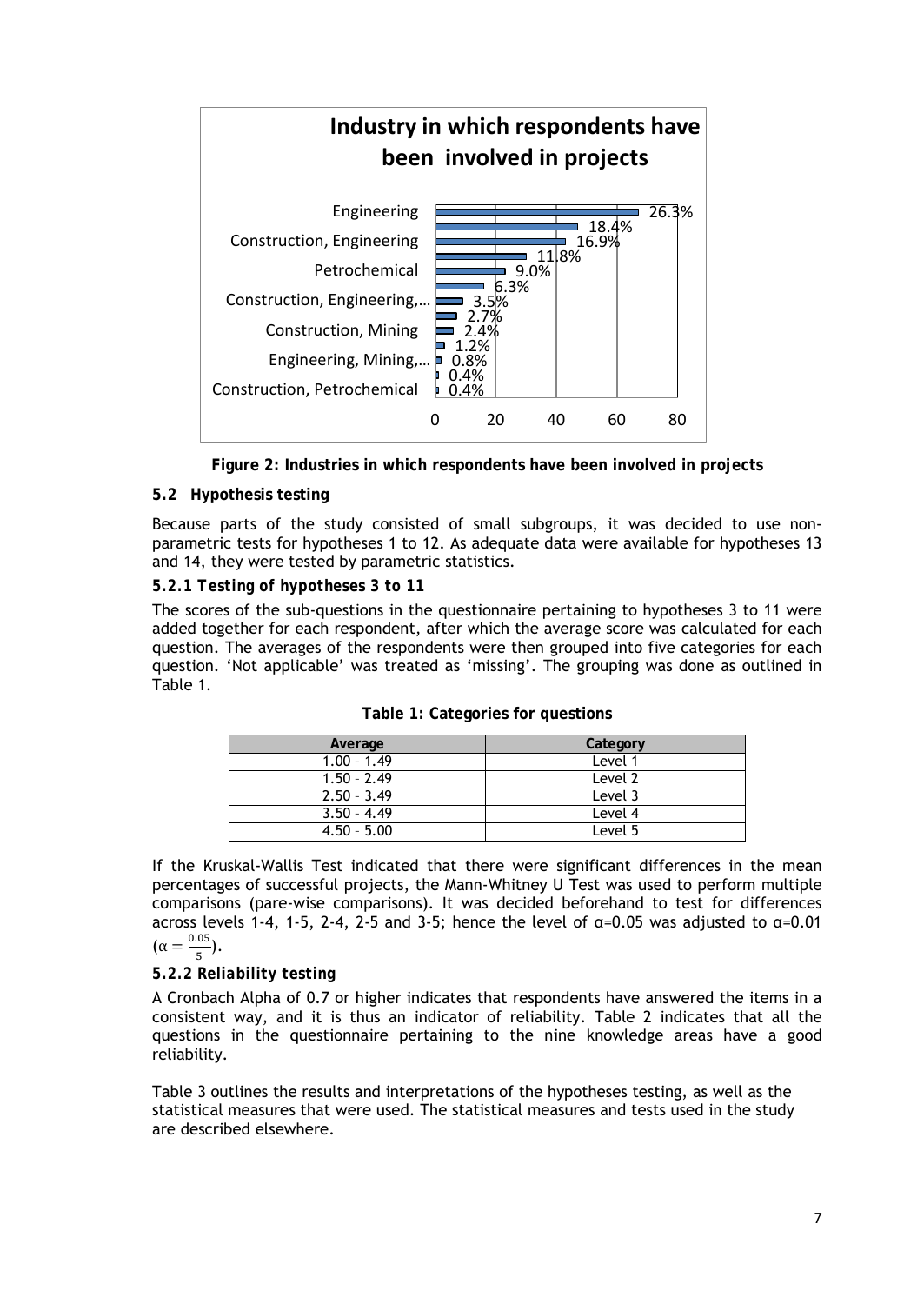|    | Knowledge area                    | Cronbach's Alpha | N of items |
|----|-----------------------------------|------------------|------------|
|    | Project integration management    | 0.931            |            |
|    | Project scope management          | 0.947            |            |
|    | Project time management           | 0.954            |            |
| 4. | Project cost management           | 0.928            |            |
| 5. | Project quality management        | 0.952            |            |
| 6. | Project HR management             | 0.922            |            |
|    | Project communications management | 0.947            |            |
| 8. | Project risk management           | 0.975            |            |
| 9. | Project procurement management    | 0.948            |            |

**Table 2: Cronbach's Alpha test for the knowledge areas**

# **Table 3: Results of statistical hypothesis testing**

| <b>Null</b><br>hypo-<br>thesis | <b>Statistical</b><br><b>Measures</b><br>Used            | <b>Result</b> | Interpretation                                                                                                                                                                                                              |
|--------------------------------|----------------------------------------------------------|---------------|-----------------------------------------------------------------------------------------------------------------------------------------------------------------------------------------------------------------------------|
| H1 <sub>0</sub>                | • Kuskal-Wallis<br>Test                                  | Accepted      | There is no relationship between the maturity of<br>the sample of project management organisations<br>and the outcome of the projects that they<br>produce.                                                                 |
| H2 <sub>0</sub>                | • Kuskal-Wallis<br>Test                                  | Accepted      | No relationship between the size of a project<br>and its outcome was found in this study.                                                                                                                                   |
| H3 <sub>0</sub>                | • Kuskal-Wallis<br>Test<br>• Mann-Whitney<br>Test        | Rejected      | The sample of project management organisations<br>with mature integration management practices<br>produces more successful projects than those<br>organisations with less mature integration<br>management practices.       |
| H4 <sub>0</sub>                | • Kuskal-Wallis<br>Test<br>• Mann-Whitney<br>Test        | Rejected      | The sample of project management<br>organisations with mature scope management<br>practices produces more successful projects<br>than those organisations with less mature scope<br>management practices.                   |
| H5 <sub>0</sub>                | • Kuskal-Wallis<br><b>Test</b><br>• Mann-Whitney<br>Test | Rejected      | The sample of project management organisations<br>with mature time management practices<br>produces more successful projects than those<br>organisations with less mature time management<br>practices.                     |
| H6 <sub>o</sub>                | • Kuskal-Wallis<br>Test<br>• Mann-Whitney<br><b>Test</b> | Rejected      | The sample of project management organisations<br>with mature cost management practices<br>produces more successful projects than those<br>organisations with less mature cost management<br>practices.                     |
| H7 <sub>0</sub>                | • Kuskal-Wallis<br>Test                                  | Accepted      | There is no relationship between the maturity of<br>quality management practices of the sample of<br>project management organisations and the<br>outcome of the projects that they produce.                                 |
| H8 <sub>0</sub>                | • Kuskal-Wallis<br>Test<br>• Mann-Whitney<br>Test        | Rejected      | The sample of project management<br>organisations with mature human resource<br>management practices produces more successful<br>projects than other organisations with less<br>mature human resource management practices. |
| H9 <sub>0</sub>                | • Kuskal-Wallis<br>Test                                  | Accepted      | There is no relationship between the maturity of<br>project communication management practices<br>of the sample of project management<br>organisations and the outcome of the projects<br>that they produce.                |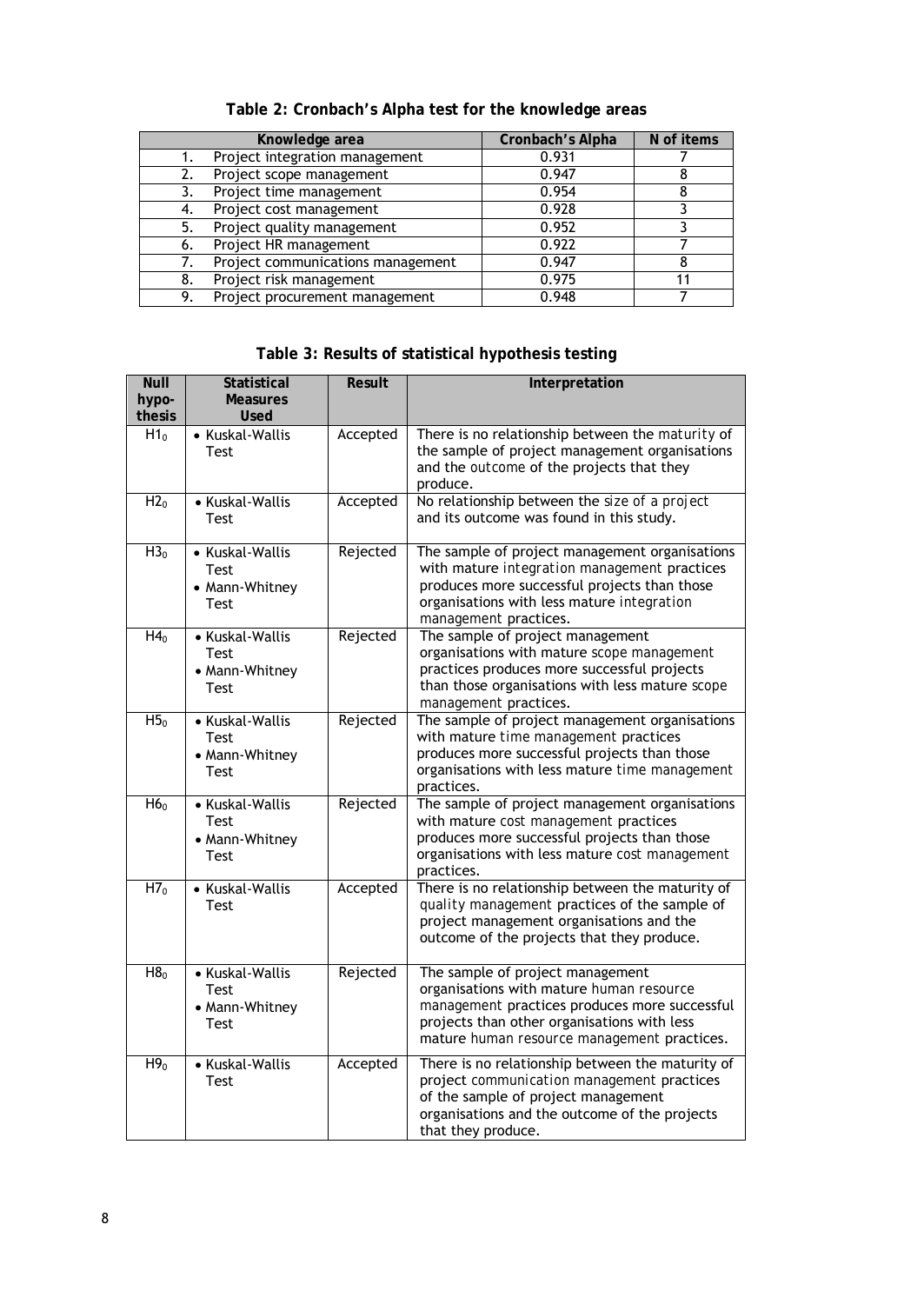| <b>Null</b><br>Hypo-<br>thesis | <b>Statistical</b><br><b>Measures</b><br><b>Used</b>                                                                       | Result   | Interpretation                                                                                                                                                                                                              |
|--------------------------------|----------------------------------------------------------------------------------------------------------------------------|----------|-----------------------------------------------------------------------------------------------------------------------------------------------------------------------------------------------------------------------------|
| H10 <sub>o</sub>               | • Kuskal-Wallis<br><b>Test</b>                                                                                             | Accepted | There is no relationship between the maturity of<br>project risk management practices of the sample<br>of project management organisations and the<br>outcome of the projects that they produce.                            |
| H11 <sub>0</sub>               | • Kuskal-Wallis<br><b>Test</b>                                                                                             | Accepted | There is no relationship between the maturity of<br>project procurement management practices of<br>the sample project management organisations<br>and the outcome of the projects that they<br>produce.                     |
| H12 <sub>0</sub>               | • Kuskal-Wallis<br><b>Test</b>                                                                                             | Accepted | There is no relationship between the sample of<br>project management organisations with project<br>managers with adequate competencies and the<br>outcome of the projects that they produce.                                |
| H13 <sub>o</sub>               | $\bullet$ Tests of<br>normality<br>• Levene's Test for<br>equality of<br>variances<br>• t-test for<br>equality of<br>means | Accepted | There is no significant difference between<br>perceived maturity of engineering and<br>construction projects and the perceived<br>maturity of South African IT projects as reported<br>on in the 2008 Prosperus Report [2]. |
| H14 <sub>0</sub>               | $\bullet$ Tests of<br>normality<br>• Levene's Test for<br>equality of<br>variances<br>• t-test for<br>equality of<br>means | Rejected | The success rate of engineering and construction<br>projects in the sample differs significantly from<br>the success rate of South African IT projects as<br>reported on in the 2008 Prosperus Report [2].                  |

## **6. CONCLUSION AND RECOMMENDATION**

**6.1 Outcome of African engineering and construction projects and the perceived level of maturity of organisations** 

The majority of projects were perceived by the respondents as successful and the minority as failures.

Project management organisations had an average perceived level of maturity of 2.88, and the majority of organisations were at level 3. Most organisations were perceived to be at maturity levels one to three, which supports the findings in other environments, e.g. those of Spundak et al. [13], Pretorius et al. [18, 19], Labuschagne et al. [20], and Grant et al.  $[14]$ .

## **6.2 The relationship between project management maturity and project outcome**

The study failed to establish any correlation between the project management maturity of an organisation and the perceived outcome of the projects that it produces. This finding is in line with Nicholas et al. [8], Pretorius et al. [19], and Labuschagne et al. [2]. They all claim that higher project management maturity does not automatically lead to project success; projects can be successful despite the maturity level of the organisation.

This finding could be an indication that project success is dependent on factors other than standardised practices implemented by the project office. The factors that could influence project success might include:

- Organisational culture [21]
- The competence level of the least competent project team member [22]
- The size of the project [16], and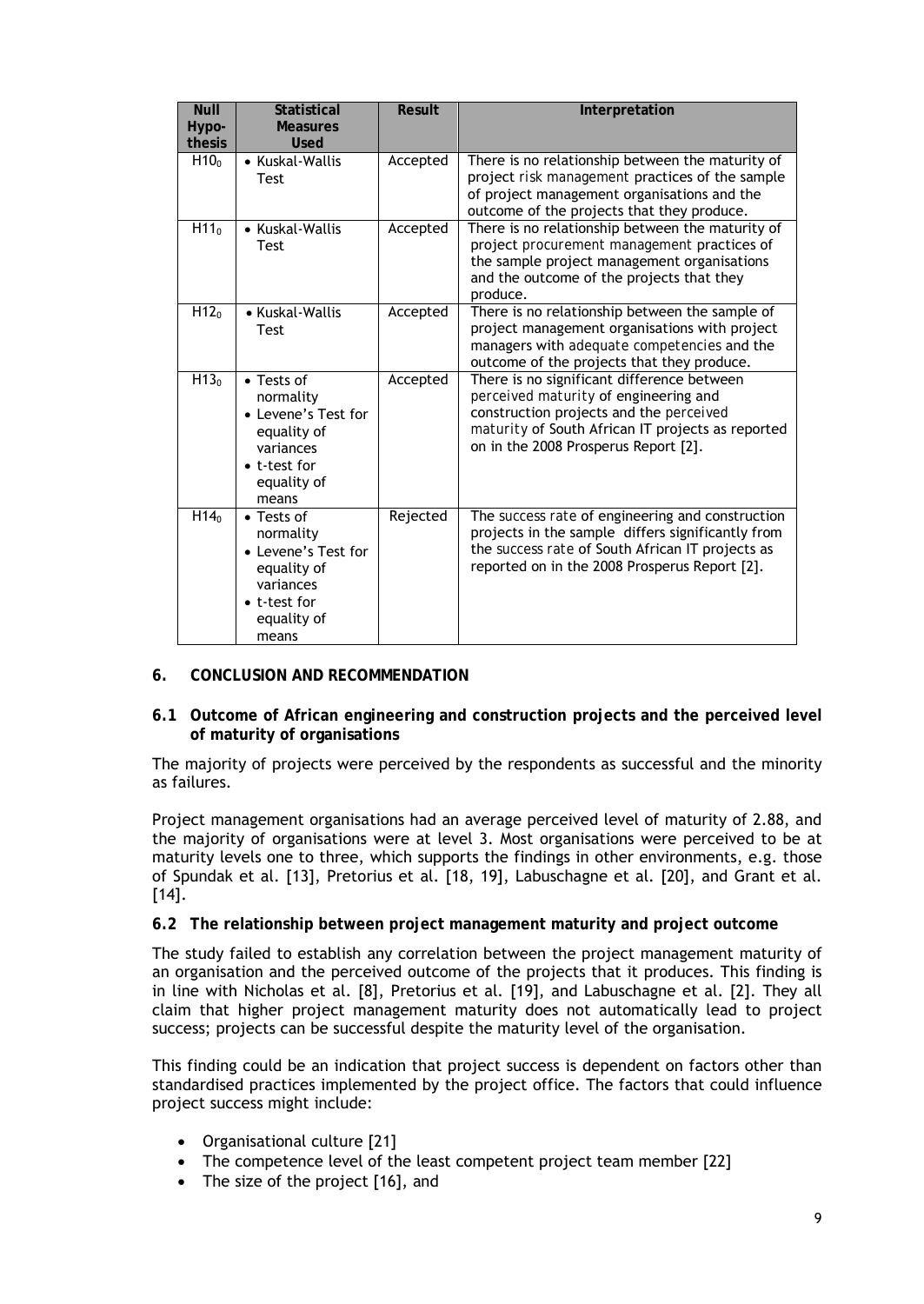• The competence of the project manager [9].

Additional empirical testing is necessary to gain more knowledge about the connections between project success and the above factors.

**6.3 The relationship between project size and project outcome**

The hypothesis testing failed to find a correlation between the size of a project and its perceived outcome. This is contrary to the findings of Papke-Shields et al. [16], Pretorius et al. [19], and Labuschagne et al. [2]; they all found that bigger projects tend to be more successful.

It therefore seems that the situation pertaining to the engineering and built environment projects investigated in this study differs from project management in the USA as well as from the ITC industry in South Africa. A possible explanation for this phenomenon could be the fact that African engineering and construction organisations invest more appropriate efforts, funds, and external resources in both small and large projects. Another explanation could be that large construction projects in Africa experience unique challenges that make it difficult for smaller ones to achieve better results.

**6.4 The impact of the application of the nine PMBOK® knowledge areas to project outcome**

It was found that the following PMBOK® [17] knowledge areas correlate positively with project outcome:

- Integration management  $(H3<sub>1</sub>)$
- Scope management  $(H4<sub>1</sub>)$
- Time management  $(H5<sub>1</sub>)$
- Cost management  $(H6<sub>1</sub>)$
- Human resource management  $(H8<sub>1</sub>)$

The hypothesis testing indicated no significant correlation between the following PMBOK® [17] knowledge areas and project outcome:

- Quality management  $(H7_0)$
- Communication management  $(H9<sub>0</sub>)$
- Risk management  $(H10_0)$
- Procurement management  $(H11<sub>0</sub>)$

Scope-, time-, cost- and quality management are 'core functions', while human relations, communications, and risk and procurement management are 'facilitating functions' according to PMBOK® [17]. In this study the majority of knowledge areas that were found to have a direct relationship with project outcome were 'core functions', and the bulk of areas that had no significant correlation with project outcome were 'facilitating functions'. The only exceptions are human resource management (a facilitating function where maturity correlates with project outcome) and quality management (a core function that was found not to correlate with project outcome). Respondents probably realise the important role of aspects such as leadership and teamwork, which are often mentioned in the literature as being essential for project success.

According to Watson & Korukonda [23], "as quality management becomes embedded in more and more organisations, it has come to mean different things to different people". In the industries that were studied in this report, it could be that, due to the nature of the projects, quality management principles and measures have been so entrenched in the company's work ethos and standard operating procedures, that project managers do not even realise that they are applying them in their projects. This might have led to bias regarding this knowledge area.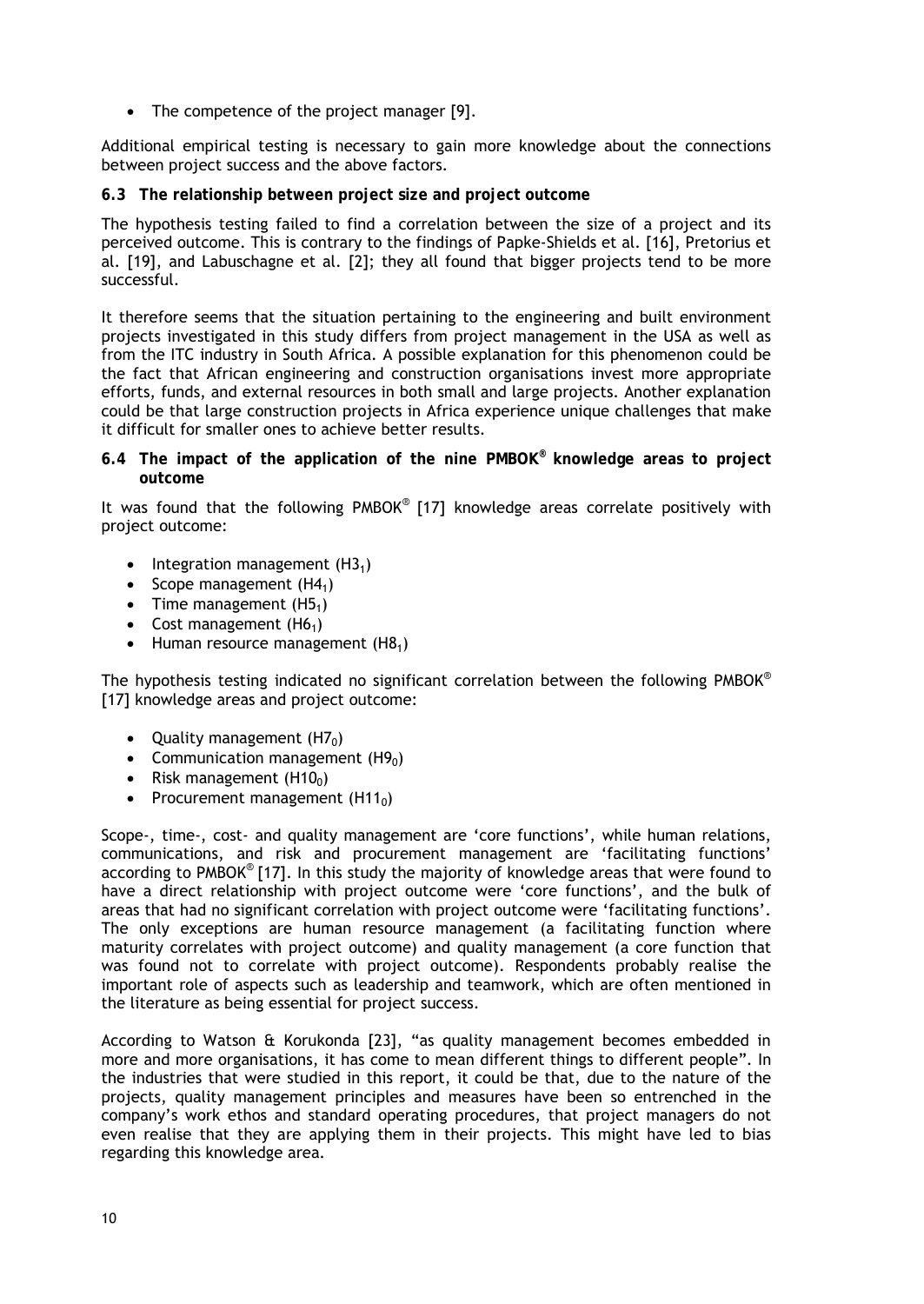Not all projects require significant procurement work. This might also have led to bias in the responses regarding procurement management.

**6.5 The influence of the competency of project managers on the outcome of projects** 

The study found no relationship between the competency of project managers and the outcome of projects. This supports the notion of Kendra et al. [10] that project management success is dependent on four dimensions, of which the skills and competencies of the project manager are only one.

**6.6 Maturity in the engineering and construction sector versus maturity in the IT sector**

No difference between the average perceived maturity levels of companies in the South African IT environment in 2008 and the engineering and construction sector were found in the study; the engineering and construction industry compared favourably with the IT industry in terms of overall maturity level.

Cooke-Davies et al. [3] found that 'industries of origin' are more mature in project management than industries that adopted the discipline more recently. Construction and engineering can be considered industries of origin, and therefore higher maturity could have been expected in these sectors than in the IT sector.

In this study no difference could be found in the maturity levels of the two industries. This could be due to the fact that Labuschagne et al. [2] did their research in South Africa, whereas this study on the engineering and construction sectors was conducted in South Africa and in other parts of Africa. Project management companies in the rest of Africa are generally less experienced than South African project management companies.

**6.7 Success rate in the engineering and built environment sector compared to projects in the IT sector** 

The study found a significant difference between the average percentage of completed projects that were successful in the South African IT sector and the African engineering and construction industry. The IT industry had a higher percentage of successful projects in 2008.

A possible explanation for this could be that Labuschagne et al. [2] researched only South African IT companies, whereas this study had respondents from South Africa and from other parts of Africa. South African project companies tend to be more experienced and therefore more successful in their execution of projects. Failure is also more obvious in engineering and construction projects than in IT projects.

#### **6.8 Recommendations**

Further research is necessary in order to determine why risk management had no influence on the outcome of engineering and construction projects in this study. According to Royer [24], "unmanaged or unmitigated risks are one of the primary causes of project failure". Thompson and Perry [25] say that if risk management is not exercised, the result is poor performance with increased cost and time delays. This particular finding of the study thus seems to contradict conventional wisdom.

## **6.9 Shortcomings of the study**

The questionnaire consisted of 15 questions, and the nature of some questions was very repetitive. Respondents normally do not have much time to spend on long questionnaires; and this might have led to some respondents completing only some of the questions.

The respondents identified project success from their unique environments and contexts. It could be argued that the customer's perspective of the outcome of the project should also be taken into account to provide a more objective picture of the real situation. Due to the fact that an existing questionnaire was used, this was not possible for this study. This should, however, be addressed in future studies.